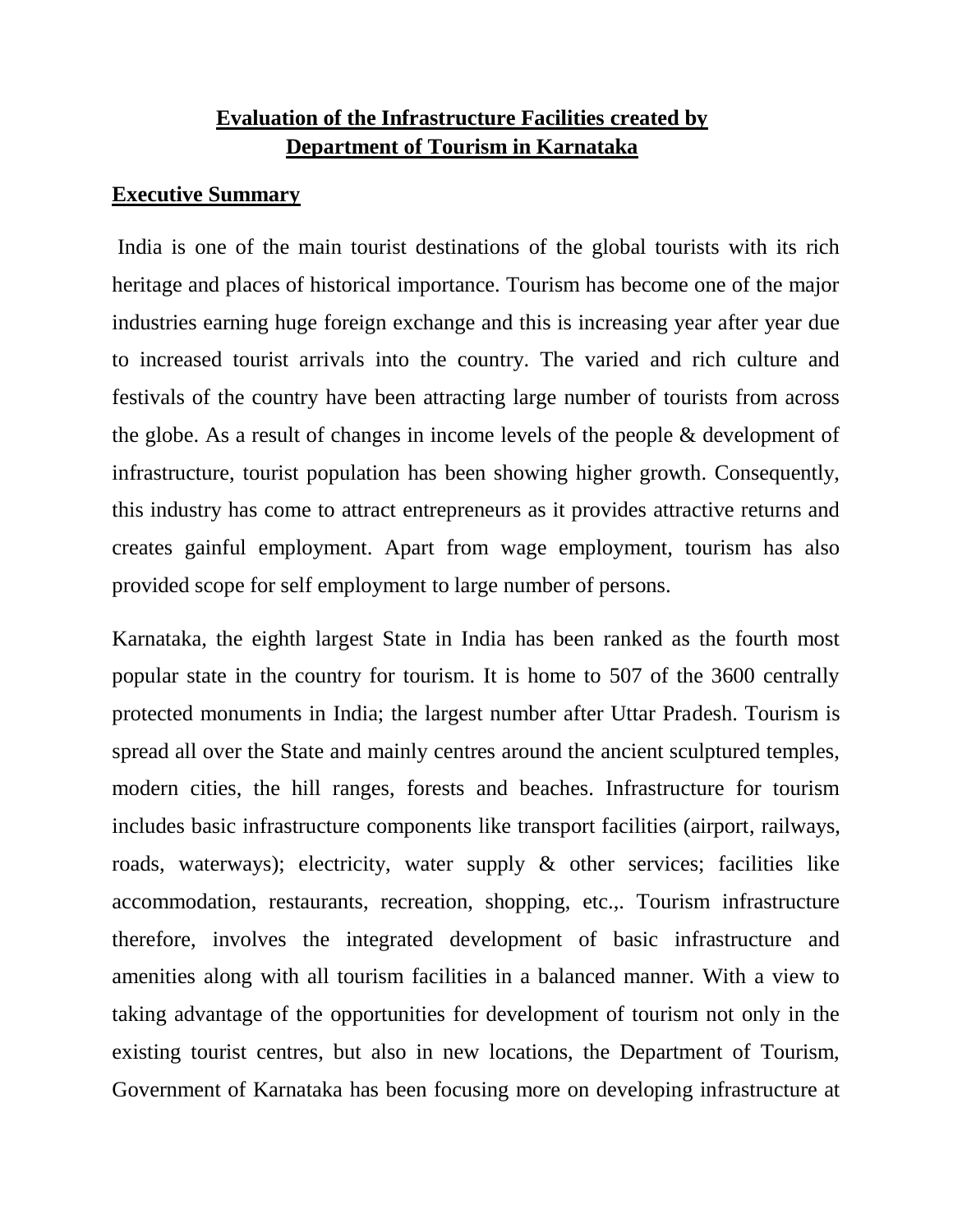all tourist destinations across the State. The Department has formulated a forward looking tourism policy for promotion of tourism related activities in the State. Some of the major projects are being taken up through Public Private Partnership. The Department of Tourism has identified five tourism sectors in Karnataka for development of tourism infrastructure; which includes (i) Heritage circuit, (ii) Coastal circuit, (iii) Eco-tourism, (iv) Hill stations and (v) Wild life & waterfalls. As a strategy for development, the Government has identified various tourism components which include (i) Accomodation – Hotels, Yatrinivas, Dormitory facilities etc., (ii) Way-side amenities, (iii) Public convenience and drinking water facilities, (Iv) Land scaping – Children's Park, Entertainment park etc., (v) Information centres, (vi) Interpretation centres, (vii) Development of link roads, Air strips, Helipads, (viii) Flood lighting to the monuments, sound and light show projects, (ix) Beautification of the destinations, (x) Development of tourism circuits, (xi) Development of night safari , & (xii) Development of special tourism area such as lakes, dam sites, temples and forts.

The Government of Karnataka is being assisted by the Government of India in development of tourism with financial assistance. A number of infrastructure facilities are created to serve the swelling tourist traffic. Having invested huge sums in infrastructure, the Government of Karnataka considered it appropriate to evaluate the infrastructure facilities created by the Department during the years 2009 & 2010 by an external agency to have an objective first hand information on the effectiveness of the projects. In all 16 projects were selected for detailed study. Indian Resources Information & Management Technologies Ltd., (IN-RIMT) was entrusted with the work and accordingly, IN-RIMT conducted the evaluation focusing on the objectives and scope contained in the Terms of Reference (ToR) The main objective of the present evaluation is to know the overall impact of the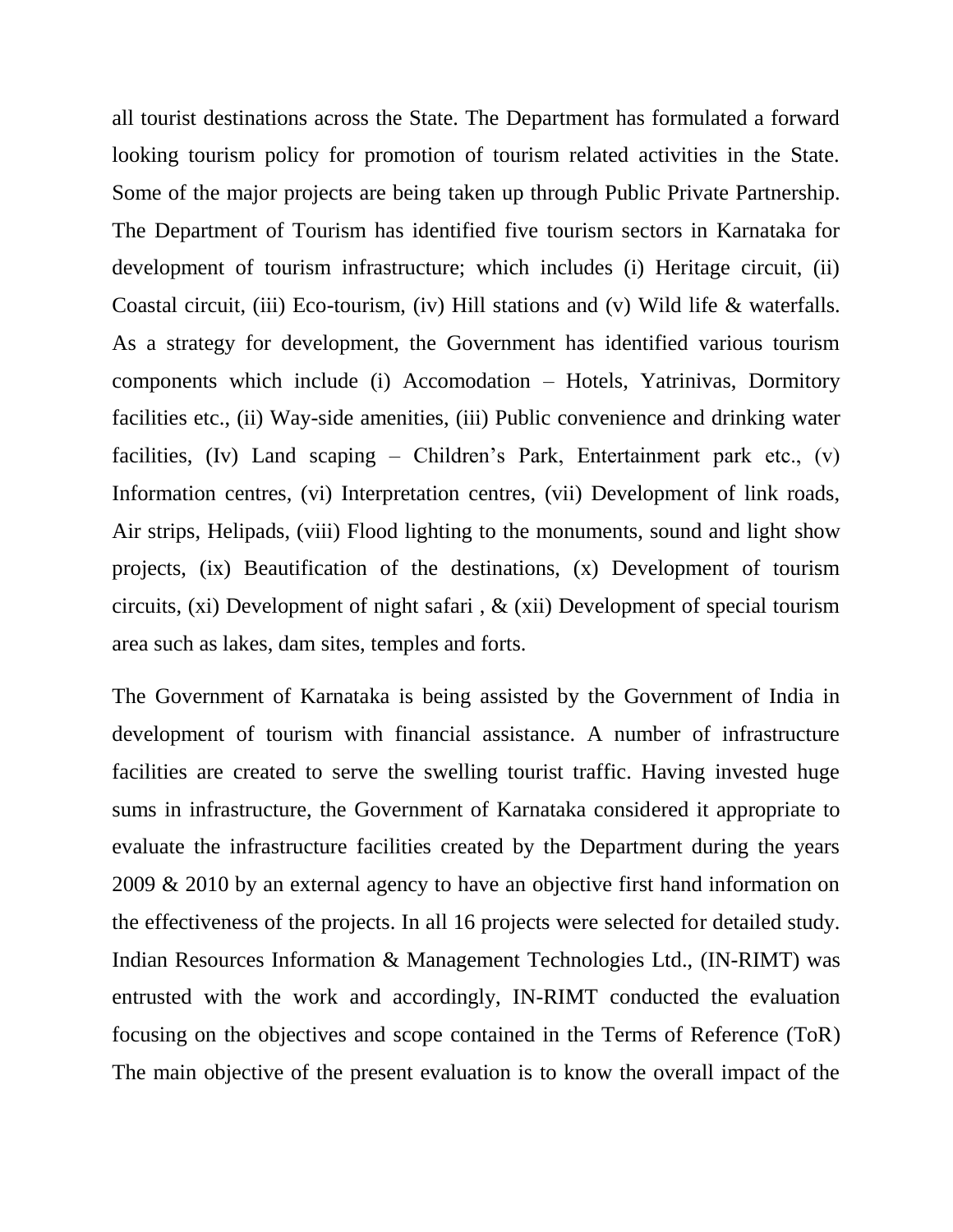development of infrastructure facilities, document the qualitative & quantitative performance, identification of felt needs of the tourists, enlist major, technical, management and other related problems encountered during project implementation and to suggest changes required, if any.

The following 16 centres in eight categories where works were taken up during the two financial years i.e., 2008-09 and 2009-10, were taken up for the study.

| <b>Sl. No.</b> | <b>Type</b>         | <b>Locations</b>                          |
|----------------|---------------------|-------------------------------------------|
| 1              | Tourist             | Chitradurga (2009), Sadhanakere in        |
|                | facilities          | Dharward (2009), Meke Daatu near          |
|                |                     | Kanakapura (2010), Nrupatunga Hills       |
|                |                     | in Hubli $(2010)$                         |
| $\overline{2}$ | Yatri Nivas and     | Shantisagar near Davangere (2009),        |
|                | other facilities    | Kuruvatti near Bellary(2010), Varur       |
|                |                     | near Dharwad (2009)                       |
| 3              | Dormitories         | Uduthadi near<br>Shimoga<br>(2010),       |
|                |                     | Shikaripura near Shimoga (2010)           |
| $\overline{4}$ | Eco Tourism         | Hanumanthanagar near<br>Mandya            |
|                |                     | (2009), Kamalapura<br>Hampi<br>near       |
|                |                     | (2010)                                    |
| 5              | Link<br>Road        | Belur in<br>District<br>Hassan<br>(2009), |
|                | Development         | Badami in Bagalkot District (2009)        |
| 6              | <b>Beach Resort</b> | Malpe near Udupi (2010)                   |
| $\overline{7}$ | Hotel               | Madikeri (2009)                           |
|                | Upgradation         |                                           |
| 8              | Jungle<br>Camps     | Sakkarebailu near Shimoga (2010)          |
|                | and trails          |                                           |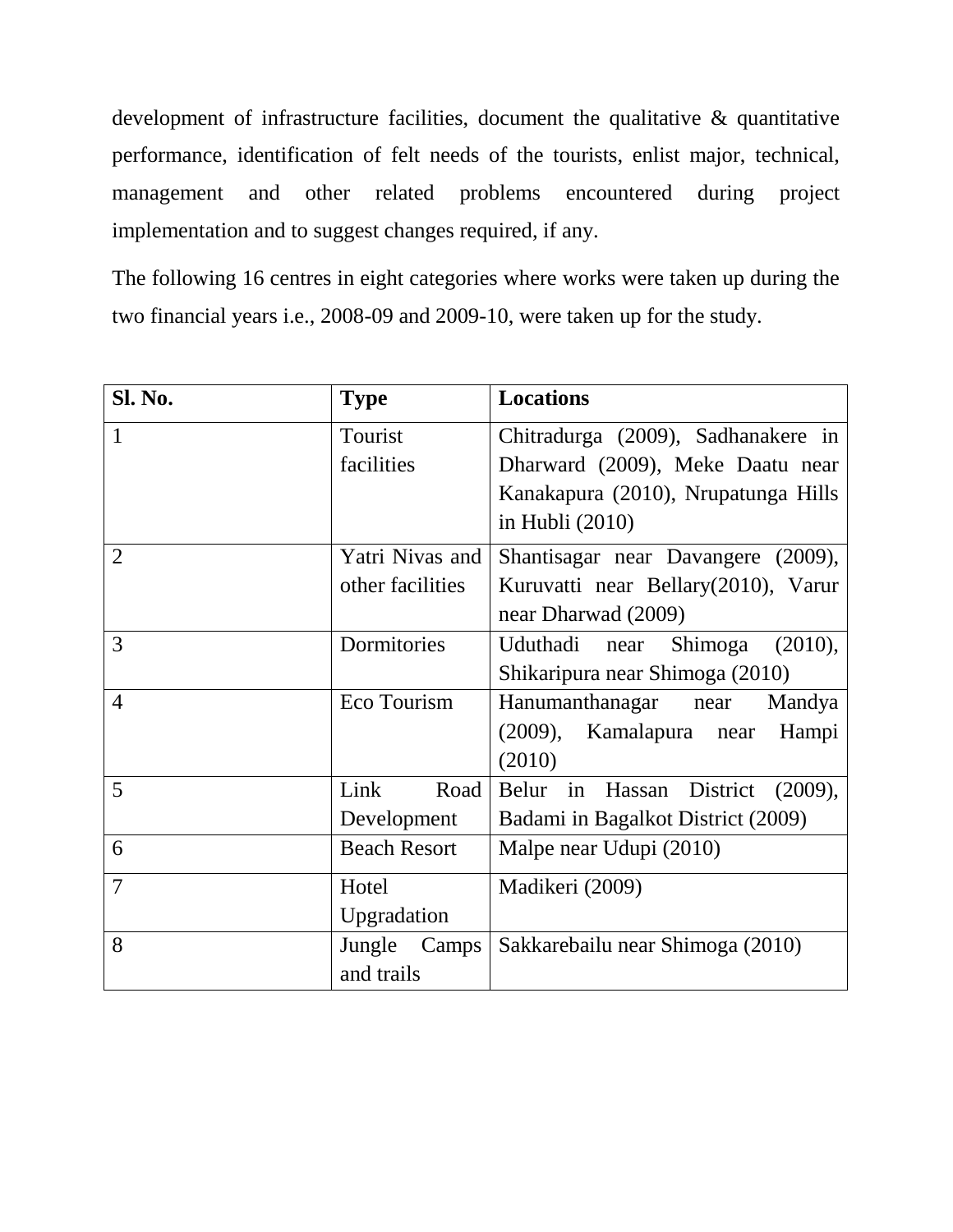### **Chitradurga**

In Chitradurga, the Department of Tourism has constructed a Yatri Nivas and the facilities created include Dormitory with facilities to accommodate  $8 + 5$  beds, a yoga cum meditation centre, reception and a restaurant. An estimated 2000 tourists including school students visit this place and make use of the facilities.

Going by the number of visitors, there is need to increase the number of beds in the centre. Starting of a restaurant is highly essential to facilitate visitors. It may also be necessary to provide recreation facilities to the visitors in order to attract more tourists. Overall working of the centre is rated as good but publicity needs to be intensified to create awareness among the tourists. Since Chitradurga has a number of places of historical importance, any additional facility provided here would benefit the tourists who frequent this district.

#### **Sadhanakeri, Dharwad**

The tourist facilities created in Sadhanakeri park area of Dharwad town include entry arch, foot path, benches, fountain, toilets and gazebos. Boating facilities have been provided and the tank has been desilted to facilitate smooth operation of boating . A bore well is also provided. Overall, the facilities created under the project meet the demand of the visitors. Additional facilities required and suggested are (i) a Taralaya, (ii) pisciculture, (iii) additional irrigation facilities through sprinkler, (iv) Border planting with shelter belts with wind break species and (v) At the entry point, there is drainage problem (sewage line flowing into the tank in rainy season). This needs to be addressed by constructing a diversion drain for sewage water immediately. There is shortage of drinking water for the visitors within the centre. All the civil works are of good quality and as per specifications.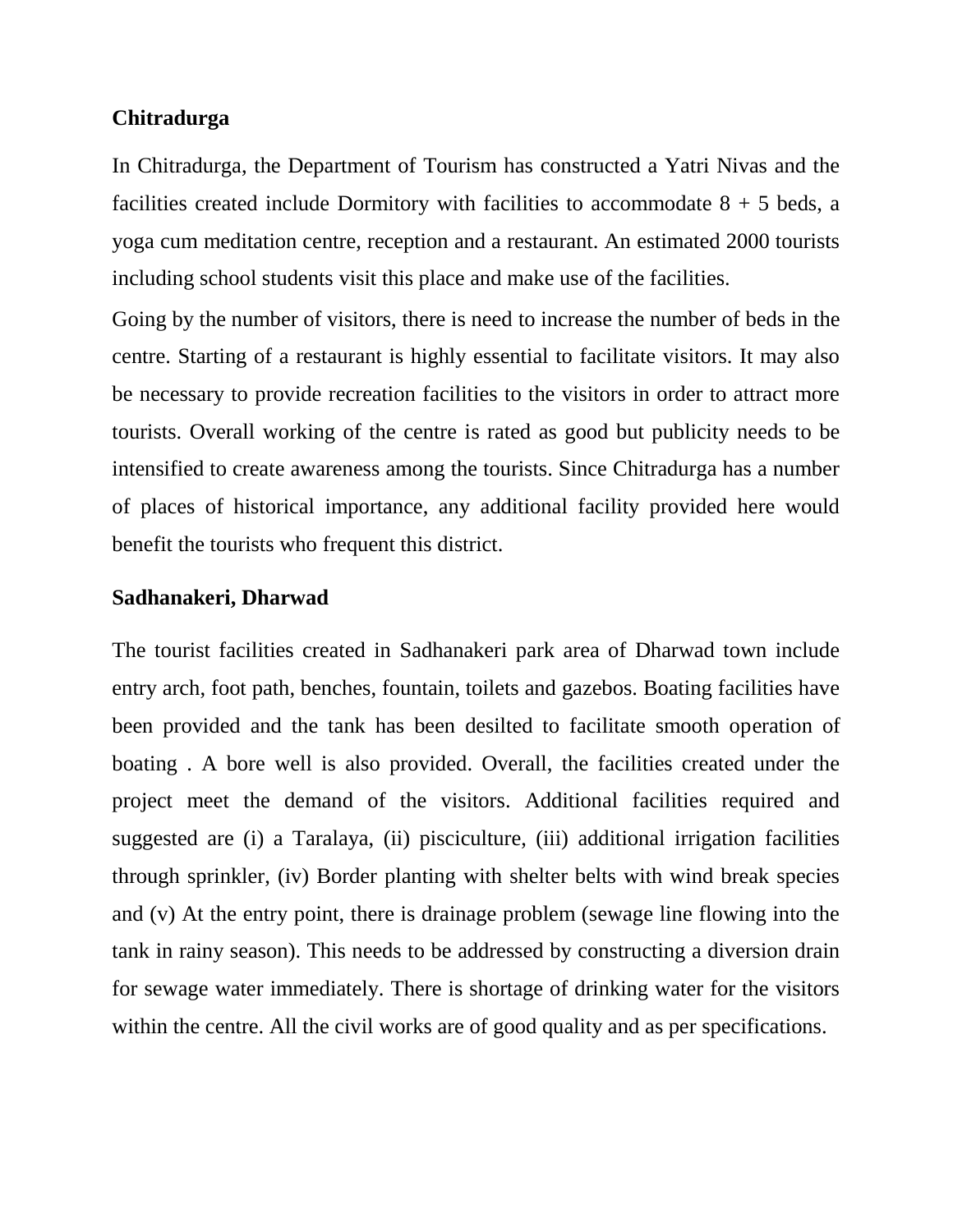## **Mekedaatu**

At Sangama, the Department has constructed a hotel building with rooms and dormitories, a reception counter and few shops. The work is fully completed and the hotel would be ready to operate in a month or so. In view of heavy influx of tourists particularly during holidays, there is need to create adequate parking facilities also. The other works being taken up are providing seating/ benches, gate & compound, road works, water weir & protection wall. Vehicle entry fee is being collected from the owners who park their vehicles near the river, whereas, no parking arrangement nor any shade is erected. The entire area is full of garbage and leftovers and plastic package materials. At the Meke Daatu Valley point , no arrangements are available for sitting nor there is any shade to protect the tourists from sun or rain. The following improvements are necessary:

• Parking lot for the vehicles at the entrance or in some strategic approachable place

- Lighting, roads, gates at entry point
- Protection fence/ shade facilities at Mekedaatu.

• Road connecting Sangama from Kanakapura need to be improved and bus facilities to be provided from Bangalore, especially during holidays.

#### **Nrupathunga Hills, Hubli**

The project here, covered development of facilities in about 8 acres of land on Nrupathunga hills in Hubli, and the work includes providing pavers/ kerbs for pathway, electrification & lighting works, landscaping, gardening, water supply/ borewell, ornamental works (arch/ hand railings), gazebos, construction of canteen, toilet blocks, overhead tank, watchmen/ electric room sheds, sloped pathway,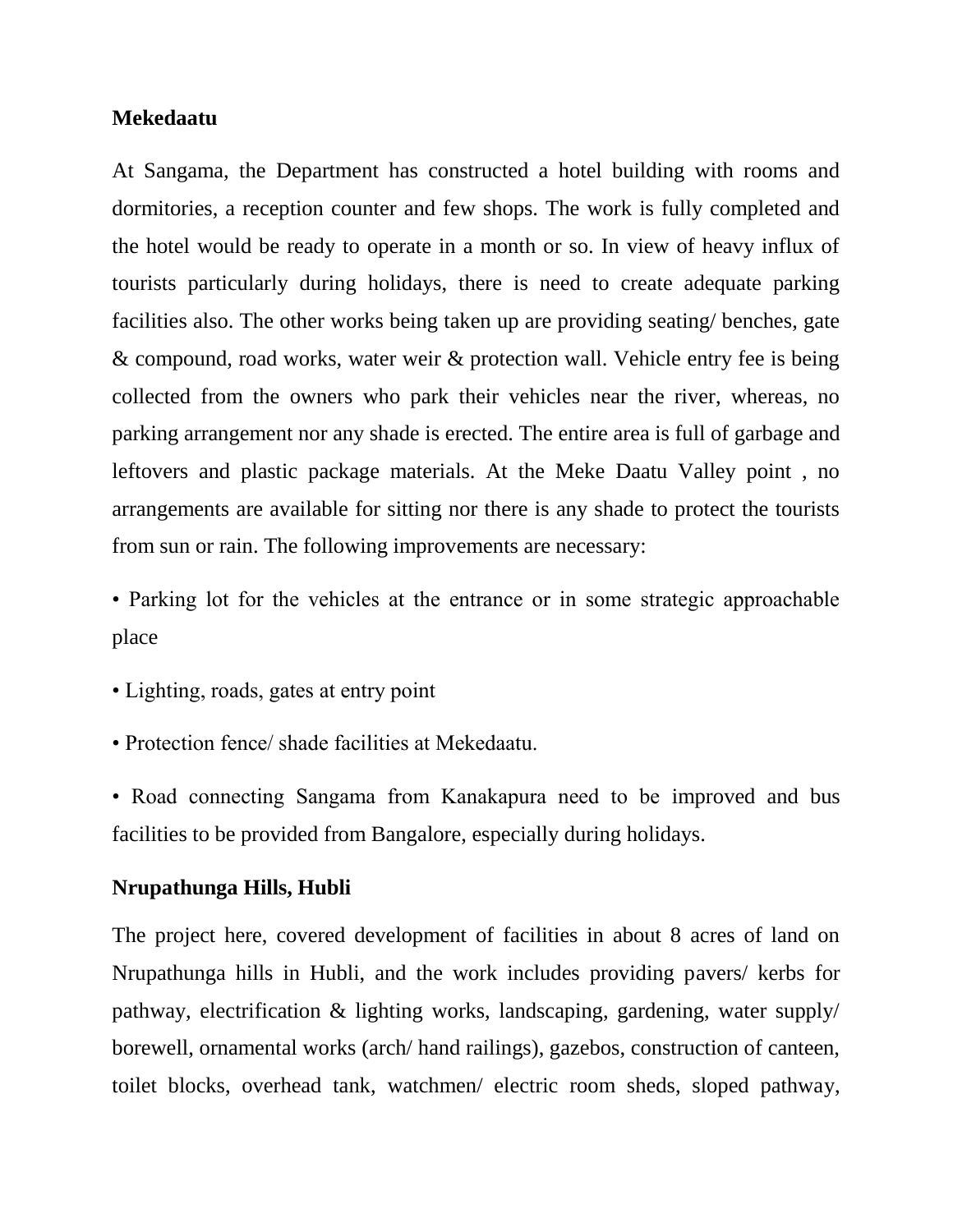waterfalls, fountain and statues. All the works executed are good and as per specifications and are fully complete in all respects. In view of increase in number of visitors and their expectations, there is need to provide additional facilities such as creation of a water body, construction of Yatri Nivas, few stalls, and a dhyan mandir. Rope way facilities, border planting with trees, facilities for deer park/ aquarium etc., may be useful. It is also suggested that the entire area should be declared as "No Plastic zone" in view of influx of large number of visitors frequenting the centre . Hawkers and traders presently use plastic bags/ carry bags for various sales / parcel purposes. Such plastic material is often dumped randomly creating environmental hazards.

# **Shanti Sagar (Sulekere), Davangere district**

This project at Shanti Sagar was originally sanctioned during 2007-08 but was inaugurated during 2009-10. The facilities include 5 dormitories, 2 VIP rooms, a reception and kitchen. Provision for a garden/ park has been made, but yet to be taken-up. On the bank of Sulikere tank, work on turfing, path ways, cruising is in progress and it is expected to be completed within the next six months. Civil works are as per standards and specifications. The works for creation of the above facilities have already been completed but are yet to be handed over for facilitating the use by the visitors.

In view of its natural panaromic view, it is going to serve as a very good tourist centre, in future. The Department may suggest Forest Department to plan and take up afforestation programme in the hill range bounded by the reservoir.

# **Yatri Nivas, Varoor**

This project at Varoor was sanctioned during 2009-10 and the facilities proposed are (i) Dormitories (ii) Studio Rooms & (iii) Dining Hall; located very near the famous Jain Temple. The purpose was to provide lodging and food facilities to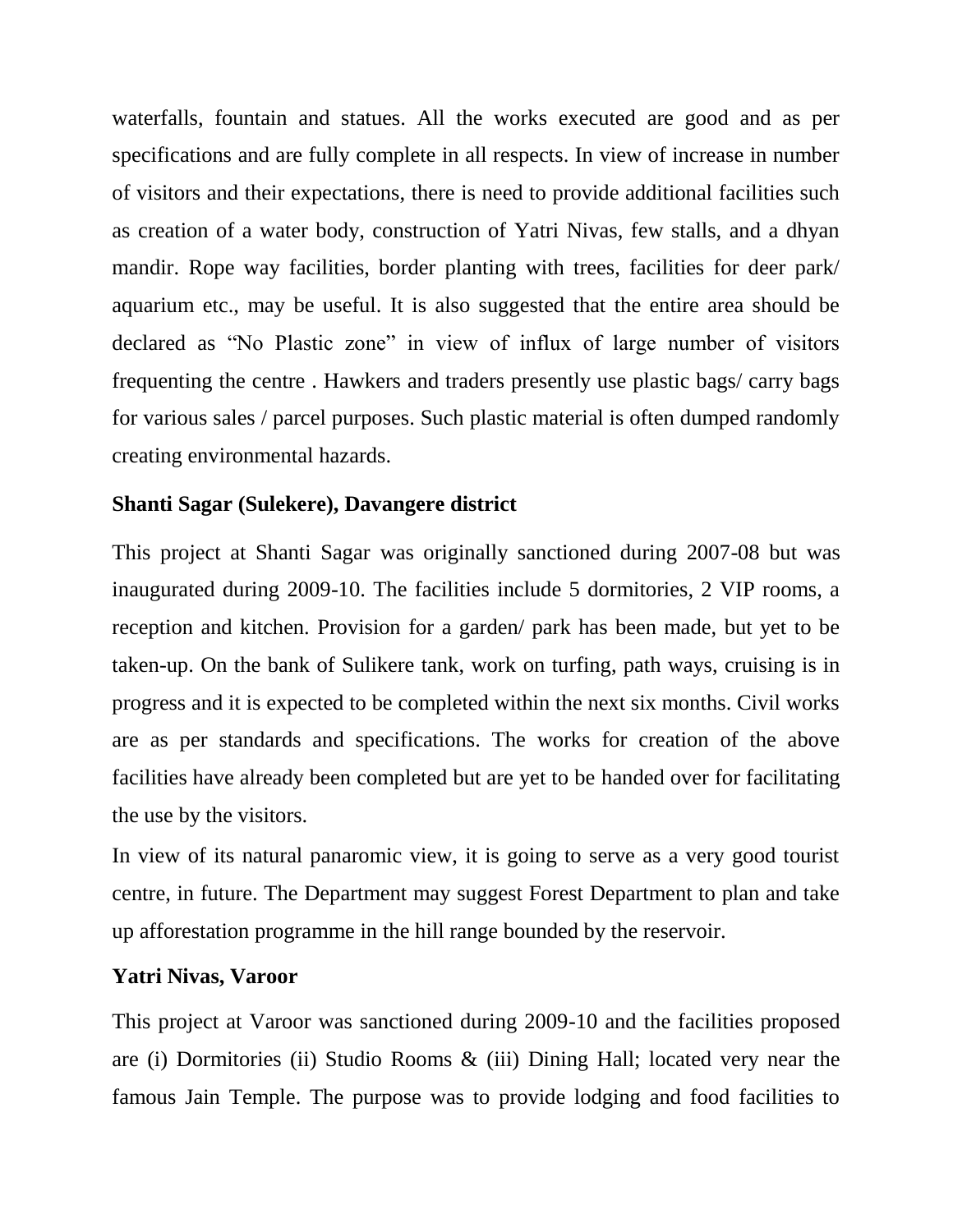tourists and pilgrims visiting the Jain temple. Presently, first floor of the building is at finishing stage, with over 80% of the work completed. The second floor is partially completed and the civil works at this stage are as per specifications. The Yatri Nivas and other facilities provided here would be fully utilized in view of visit of large number of pilgrims who set out their journey from Gujarat/ Maharashtra and Rajasthan on a circular route, covering Jain temples at different places and ending their journey at Sravana Belagola, near Hassan.

The Construction work is to be completed soon and canteen facilities need to be started immediately as there are no eateries nearby. Also, there is need to request the Transport Department (KSRTC) to provide an official bus stop with shelter near the facility, which will certainly help the pilgrims. Landscaping of the garden would add to aesthetic value of the area

## **Yatri Nivas, Kuravatti**

The facilities created at Yatri Nivas at Kuravatti include a Multi-purpose hall, a VIP room, a small hall and a Kitchen. Since the centre is in the vicinity of the temple which is a famous local pilgrim centre, there would be regular flow of tourists and pilgrims to the temple . It would also create local employment opportunities. Since the centre is yet to be opened for public, its impact on the local population can be assessed only after a couple of years.

#### **Shikaripura**

The dormitory facilities created by the Department at Shikaripura include 5 dormitories, 2 VIP rooms with attached facilities such as reception counter, toilets & kitchen. A park with lighting and fountain, play area for children is also present. In addition, a tank and boating facilities is also included and is nearing completion. There is delay in some civil works construction due to water stagnation problem.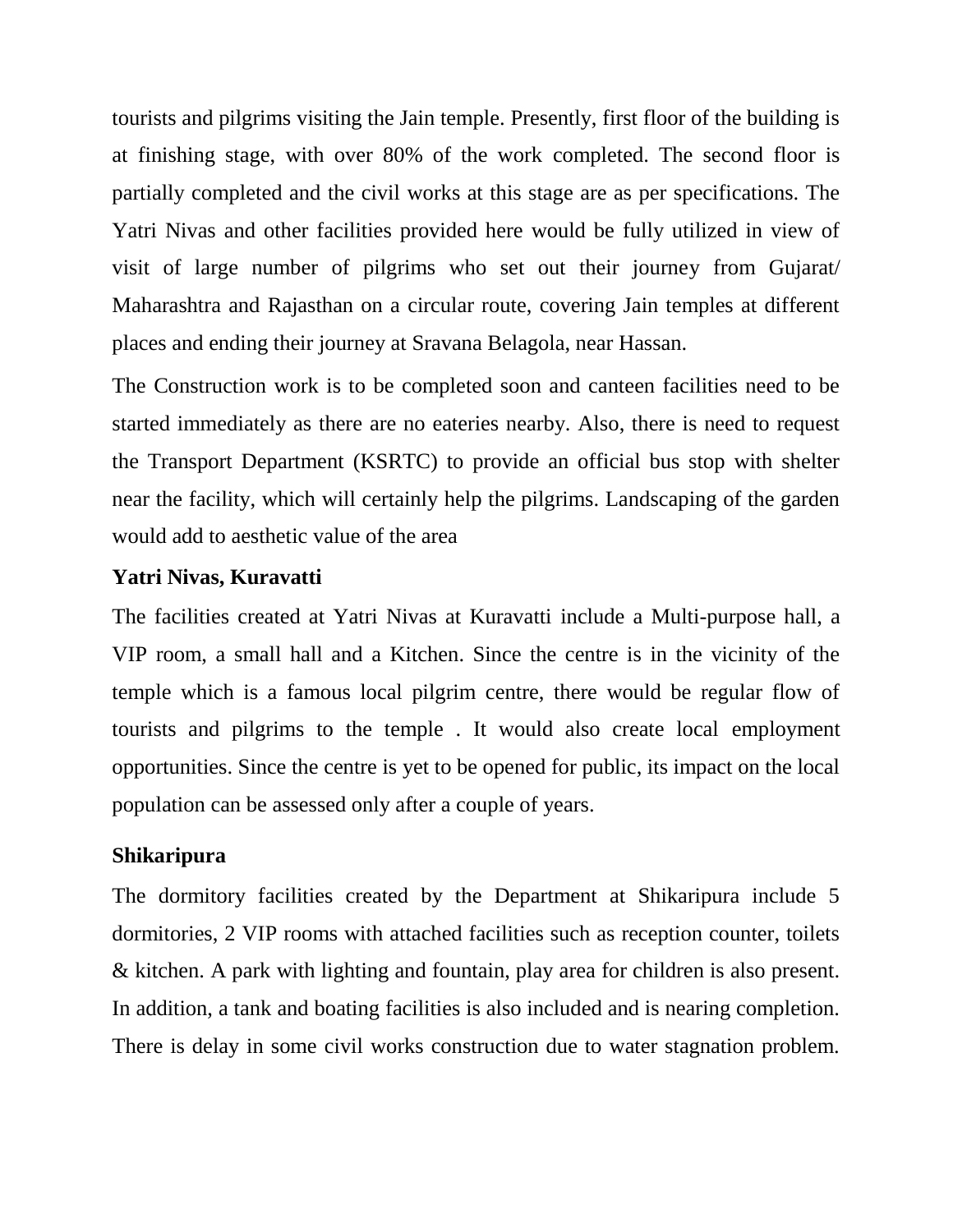This centre is expected to cater to the needs of the visitors with facility of eatery, children's play and rest area.

This centre is strategically located and can attract large number of visitors when thrown open to public. Since it is yet to be opened, interviews with tourists could not be carried out. However, informal interactions with some of the residents of the area indicated that they are waiting for the centre to open and opined that the facility will be attractive and useful to the locals as well as tourists. Delay in completion of some works, particularly in the park area. need to be addressed to immediately. Otherwise, this centre has high potential of tourist utility and quality of Civil works are to the specifications.

## **Uduthadi**

This centre is in the vicinity of Akka Mahadevi Trust/ temple and the objective of creating this facility is to cater to the pilgrims visiting the temple, as the present accommodation at the trust building is inadequate to meet the demand. The facilities proposed include 2 VIP rooms, 2 dormitories, kitchen, dining room, toilets and electrification & fencing.

The structures are completed but the centre is yet to be handed over to the Akkamahadevi Trust. Though the building is completed, no electricity or water connection is provided. Completion of the remaining works relating to electricity and water supply is necessary to use the same. Location of the centre has historic importance and would serve the purpose effectively and assist the trust in meeting the demand of the visitors.

**Hanumanthanagar (Nisarga Dhama), Mandya** This centre is located 4 km. away from Bharati Nagar near Mandya, which is basically a temple related tourist cum pilgrim centre. This centre is also known as Nisarga Dhama and the facilities created include a deer park enclosure, children's play area, food court, toilet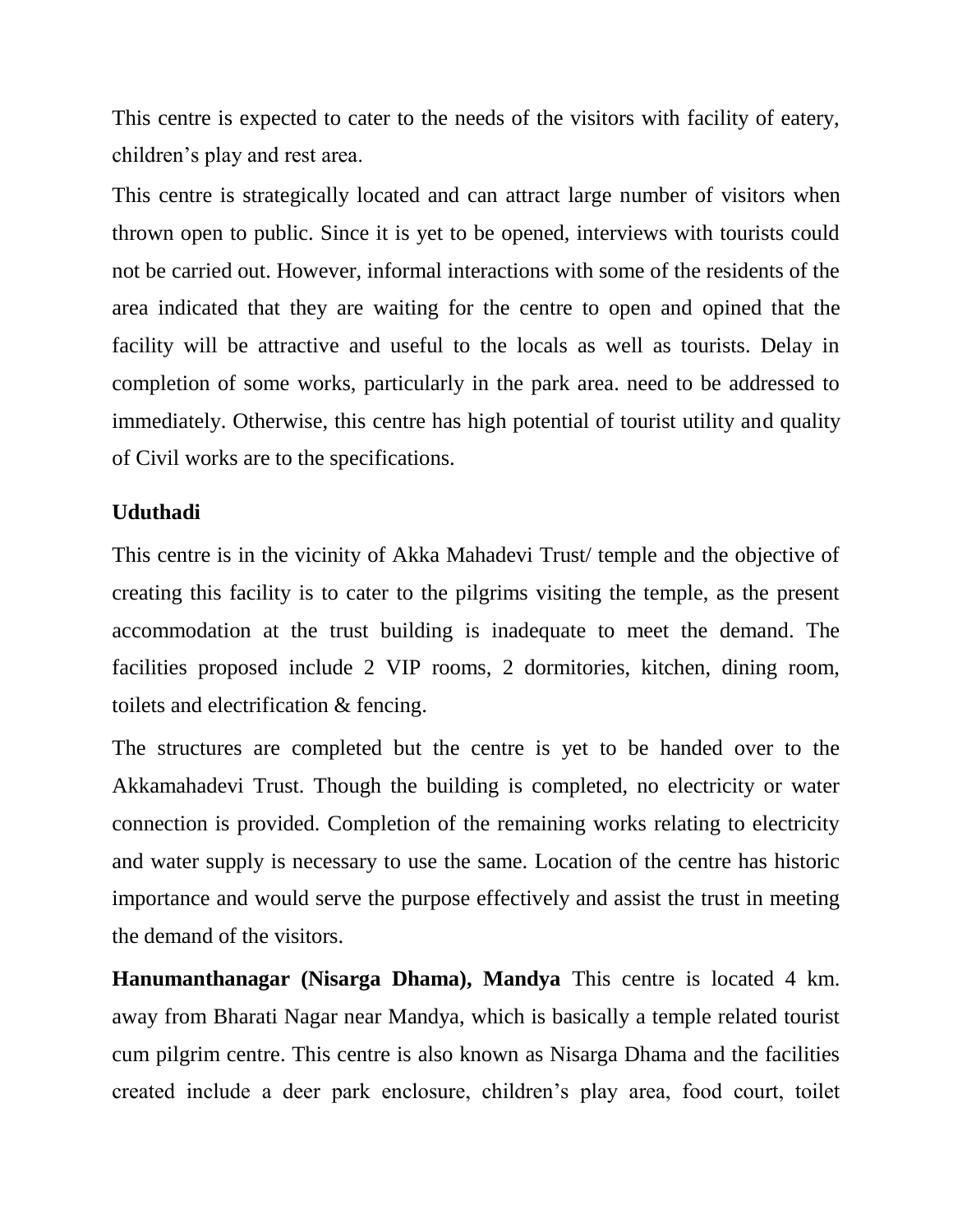blocks, fountains, water bodies, fish pond, a Raja Mantap, boating pond and an aquarium.

This being managed by a well established and reputed Religious Trust with highly placed office bearers, is well maintained and the amounts released for development of facilities as proposed, have been judiciously utilized. The facilities created are being used by tourists and pilgrims and the centre is able to generate good income. On an average about 200 visitors frequent on weekdays and between 2000 to 5000 on holidays and festivals. Since this centre is just adjacent to the famous temple, pilgrims continue to pour in on almost all holidays and festival days.

In view of heavy influx of visitors on holidays and festivals, additional toilet block is necessary . The existing two units need to be maintained in hygienic conditions.

Since procurement of deer for the deer park appears to be difficult as at present, it may be prudent to convert the deer park into an Aviary stocking with domesticated fowls, and poultry such as geese, turkeys, guinea fowl, etc. Rabbit rearing could also be an alternative.

There is need to adopt a water recycling/ circulation system in the fish pond to maintain cleanliness of the same and avoid heavy mortality of fish.

To meet the additional demand from the visitors on festival days, it is desirable to add some more cottages on a detailed estimate of actual number of such cottages that could be maintained judiciously and with justification of their viability.

It is advantageous to go for border planting along the entrance of the park to enhance the aesthetics of the same. Declaring the eco park as plastic free zone is necessary and the trust should initiate steps in this direction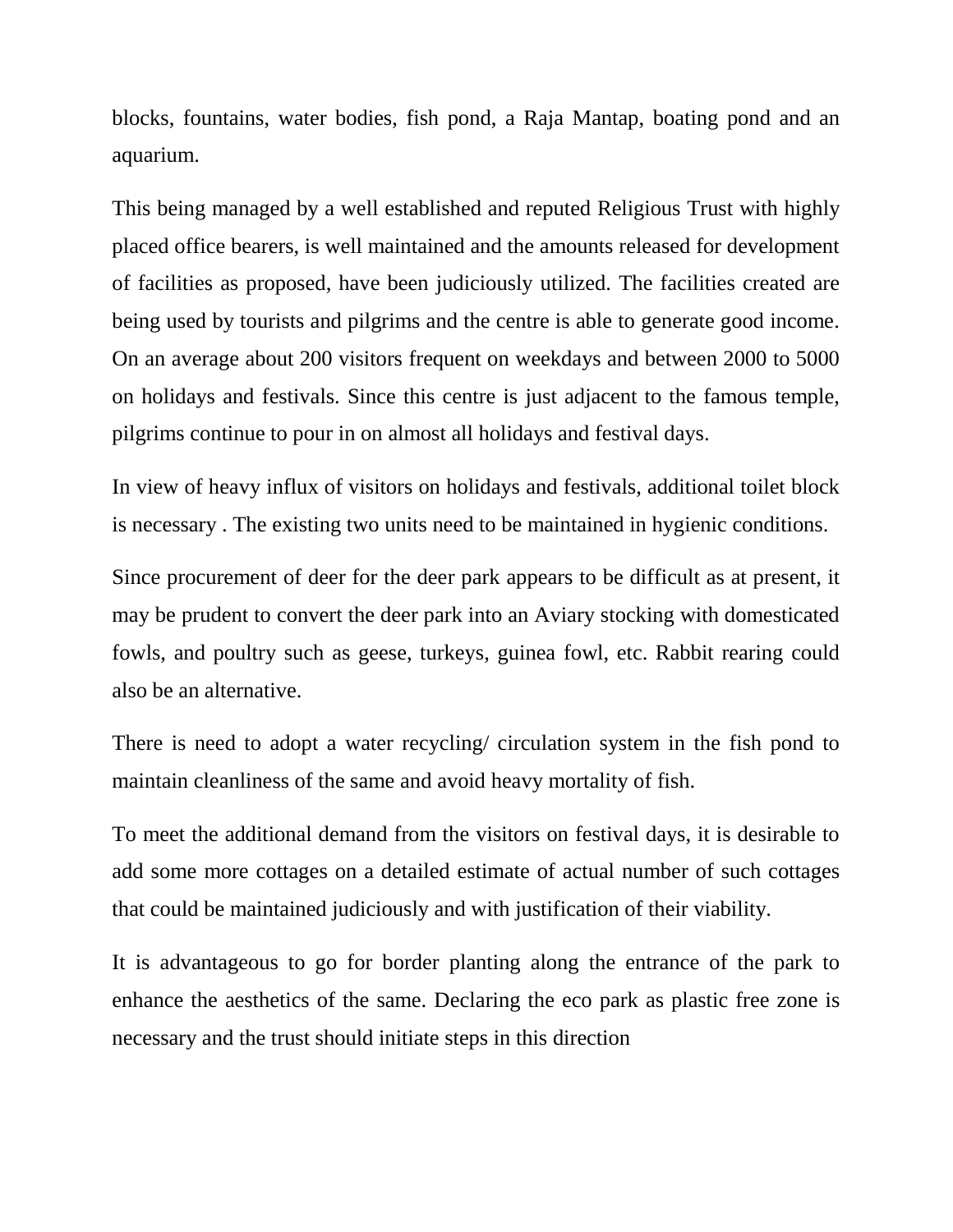Since there are no sign boards between the main road and the centre, pilgrims and visitors find it difficult to locate to reach with ease. If adequate number of sign/ direction boards are installed to provide proper direction to the visitors right from the deviation point on Mysore road, it would be highly useful to the tourists.

# **Kamalapura (Hampi)**

The main works incorporated under this project are cottages, kitchen, dining hall, staff quarters, rest room, vehicles for sight seeing and landscaping. The centre is in an easily accessible location and is being used by the tourists of different tastes and ages. This resort is being managed by the Jungle Lodges and Resorts Ltd, (Govt of Karnataka ). As per indications, the peak period for tourists is between October and February every year, while lean period is between March and September. The visitors book maintained at the centre shows that the tourists like to visit this spot mainly for (a)

good service food and accommodation, (b) site seeing, bird watching and bear watching arrangements (c) natural greenery and vegetation maintained at the centre.

Discussions with the in-charge of the centre revealed that there is inadequacy of infrastructure to the extent of about 10% as compared to the requirement. Main requirement is a good conference room. Opinions of some of the visitors indicated that the quality of facilities and services is good. Interactions with locals also indicated that the centre has provided opportunities to the local youth.

Suggestions for further improvement include construction of a good conference room, office room and a cloak room.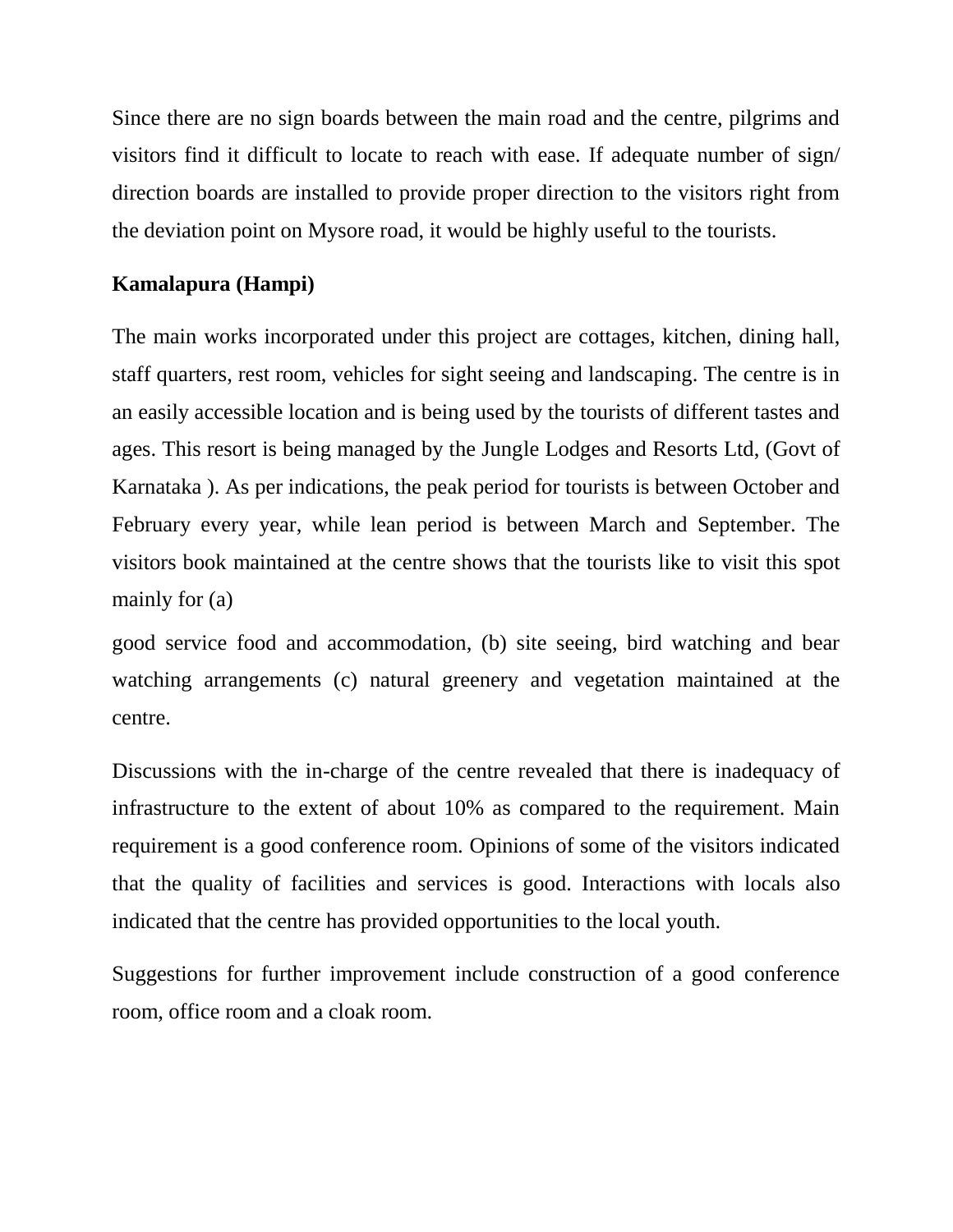### **Belur (Hassan)**

In Belur, the Department of Tourism has constructed a road between Belur bus stand and Channakeshava Temple but the work was only done up to a distance of 200 m, from the main temple entry, since there was objections from the Archeological Survey of India. The condition of the road already constructed is good and to the specifications. This has helped the pilgrims reach temple without any difficulty even during rainy season.

### **Badami**

The Department of Tourism has constructed a link road at Badami and the work was executed by the Public Works Department, Government of Karnataka. The main objective of this project was to provide better communication to the tourists among whom a good number of foreigners also visit this historically important and internationally known tourist centre. This work also included earthen road improvement, construction of concrete drain, improvement of connecting road, florescent lighting and improvement of drain near minor bridge.

The work has been carried out as per specifications within the cost estimated for this purpose. Consequent on renovation and improved approach / link road between the town bus stand and the tourist spot, the tourists are in a position to reach to the spot without any difficulty. Interactions with some of the visitors/ groups revealed that this facility has come at a right time and would provide enhanced comfort to those using their own mode of transport. It is observed that the roadside concrete drains needs regular maintenance.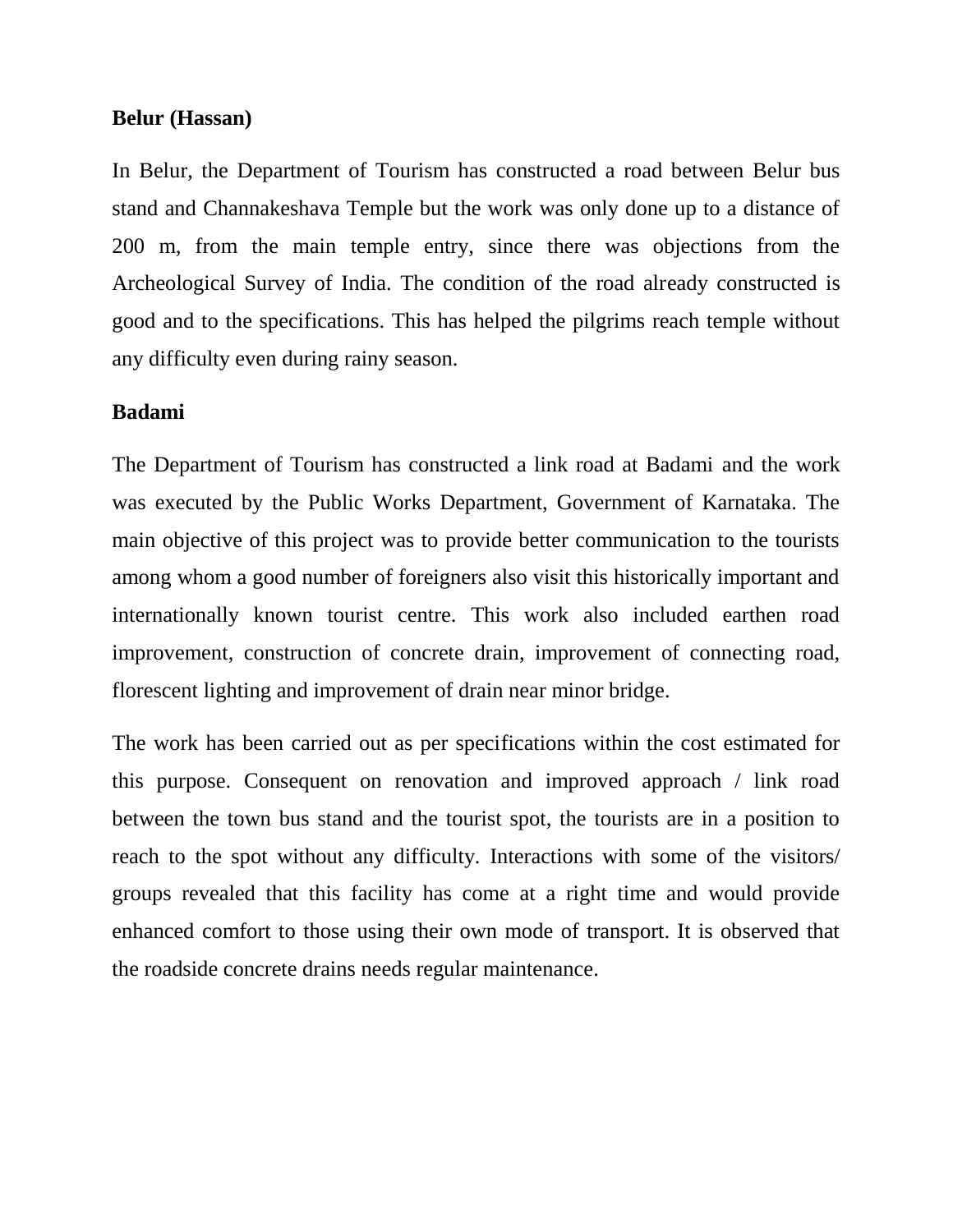## **Hotel Mayura, Madikeri**

This project was taken up during 2009 with an objective to enhance the capacity, improve facilities and attract more and more visitors and tourists. During summer months and holidays, tourists from different parts of the country as also foreigners visit this centre for rest and recuperation. The project involved provision of facilities such as additional rooms/ utilities, landscaping, electrical works, bore well, conference halls, separate transformer, generator, laundry facilities etc., to meet the growing demand.

An exclusive room is earmarked for an Ayurvedic Treatment centre where a Doctor attends on the tourists interested in seeking advice and treatment.

The works at this centre are complete in all respects and the additional facilities created in this hotel have upgraded its status since the earlier accommodation and ambience was not adequate, including its aesthetic look. With added accommodation, other additional facilities, good facelift and ambience, this hotel has been attracting more and more tourists.

However, there is need to augment occupancy during lean season in order to earn higher income and sustain any higher cost of maintenance. The following are the aspects which need to be looked into:

• Leasing out of hotel on long term basis – the lease amount charged should take into account the total sunk cost and other recurrent costs including cost of monitoring

• Conference halls are presently being used only occasionally. Though some revenue is being generated, there is scope to augment the same through publicity and propaganda. With a number of institutions/ agencies located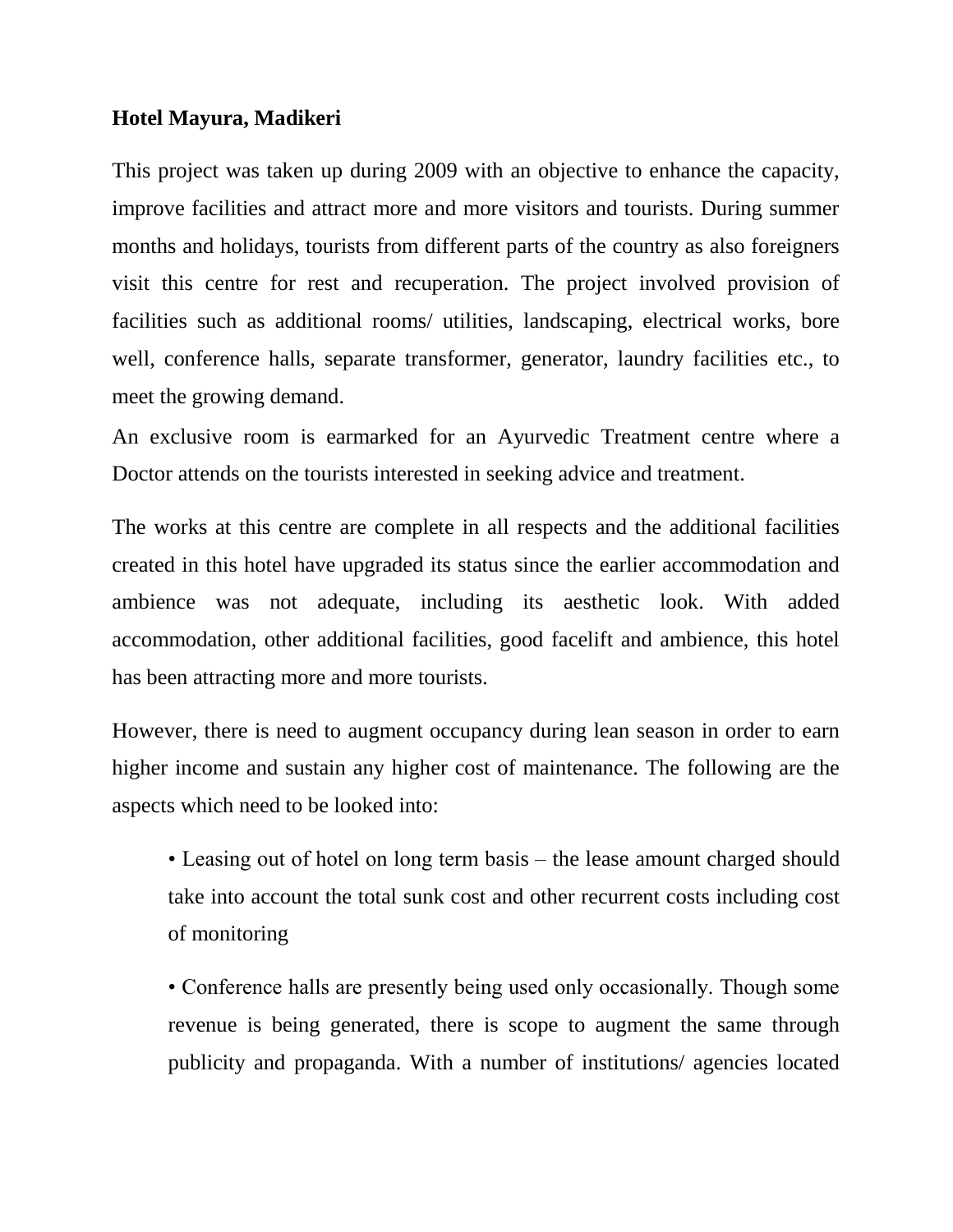around Madikeri and other districts like Mangalore, Chickmagalur, Mysore; some publicity programme could boost use of the facilities created.

Overall, the project has produced positive results and investment is justified.

# **Malpe, near Udupi**

The beach resort, located around 6 kilometres from Udupi town, was developed during 2002 and handed over to Malpe Beach Development Committee. Further development work was taken-up during 2009 to provide a parking lot, foot path and a statue of Mahatma Gandhi.

The petty shops have been shifted outside and area between the foot path and the beach is cleared of encroachment. Granite benches are provided around the Circle housing Mahatma Gandhi Statue to facilitate people to rest for a while on visiting the beach area and spending some time there.

In view of good accessibility of the beach, large number of tourists frequent this place, more so, foreigners. The beach resort lacks adequate water supply, sewage facilities, storm water drain, shopping kiosks and staying facilities for those who would like to stay overnight.

Interactions with local and foreign tourists indicated that they love this place because of its serenity, calm & quiet environment away from crowded cities, but yet, closer to mainstream . Further enhancement of facilities and improving the cleanliness of the beach and banning littering of plastic, might go a long way in boosting the image of this resort.

# **Sakkarebail (Shimoga)**

This is an Elephant trailing camp and is managed by the Karnataka Forest Department and is one of the ten such camps. It is essentially a rehabilitation centre for elephants. The theme is mainly to educate the children and other citizen having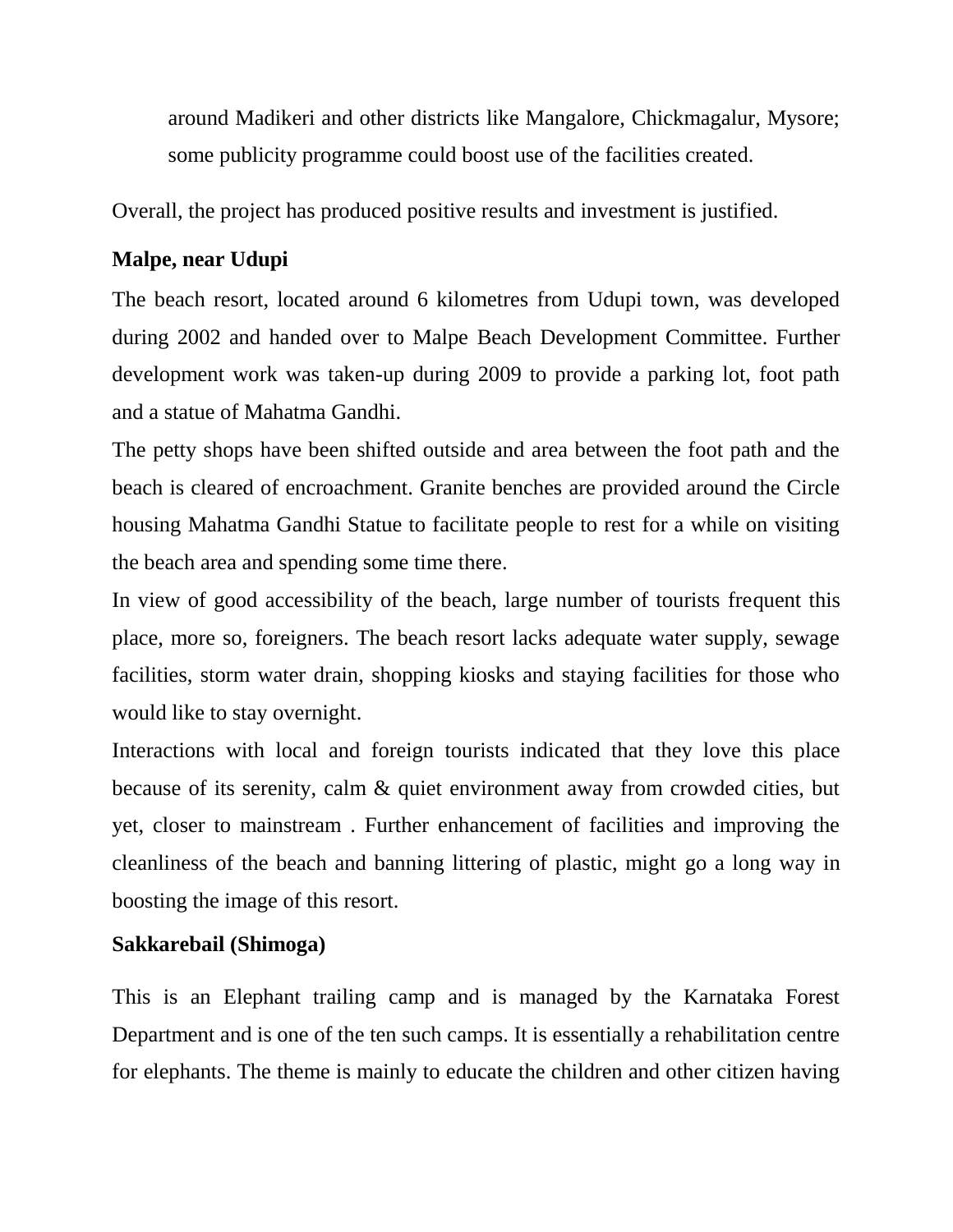interest to understand more about nature and wildlife. In this camp, there is a children activity area where children have freedom to learn and play. The facilities created in this camp include stay units (tents), dormitories, kitchen & dining hall, store room, watchmen shed, ticket counter, gardner's sheds, solar electricity, children's play/ activity area.

Since the camp is yet to be opened, no staff is posted except a watchman. In the elephant camp, the Forest Department has positioned adequate number of personnel to man the elephant stock. The centre when operational, would provide gainful employment to good number of local youth.

Since the project works have been completed and accommodation and other facilities are lying idle, it is desirable that the same are thrown open to the public soon. As it is an educative venture, it is suggested that some publicity could be given among the student community/ youth in and around the area, to create awareness of the facilities created & make use of the same.

Based on the studies carried out, the following are the observations/ suggestions:

- 1. The facilities, in particular the sixteen projects taken up for implementation are mostly completed and are ready to be used by the tourists. Those which are yet to be opened for general public need to be expedited since there is loss of revenue to the State
- 2. The programmes formulated and implemented by the Department of Tourism are carried out under the administrative supervision and control of the Deputy Commissioner of respective districts (who is the Chairman of District Tourism Committee), such as approval of award of contracts, release of funds, monitoring the progress and periodical review. The present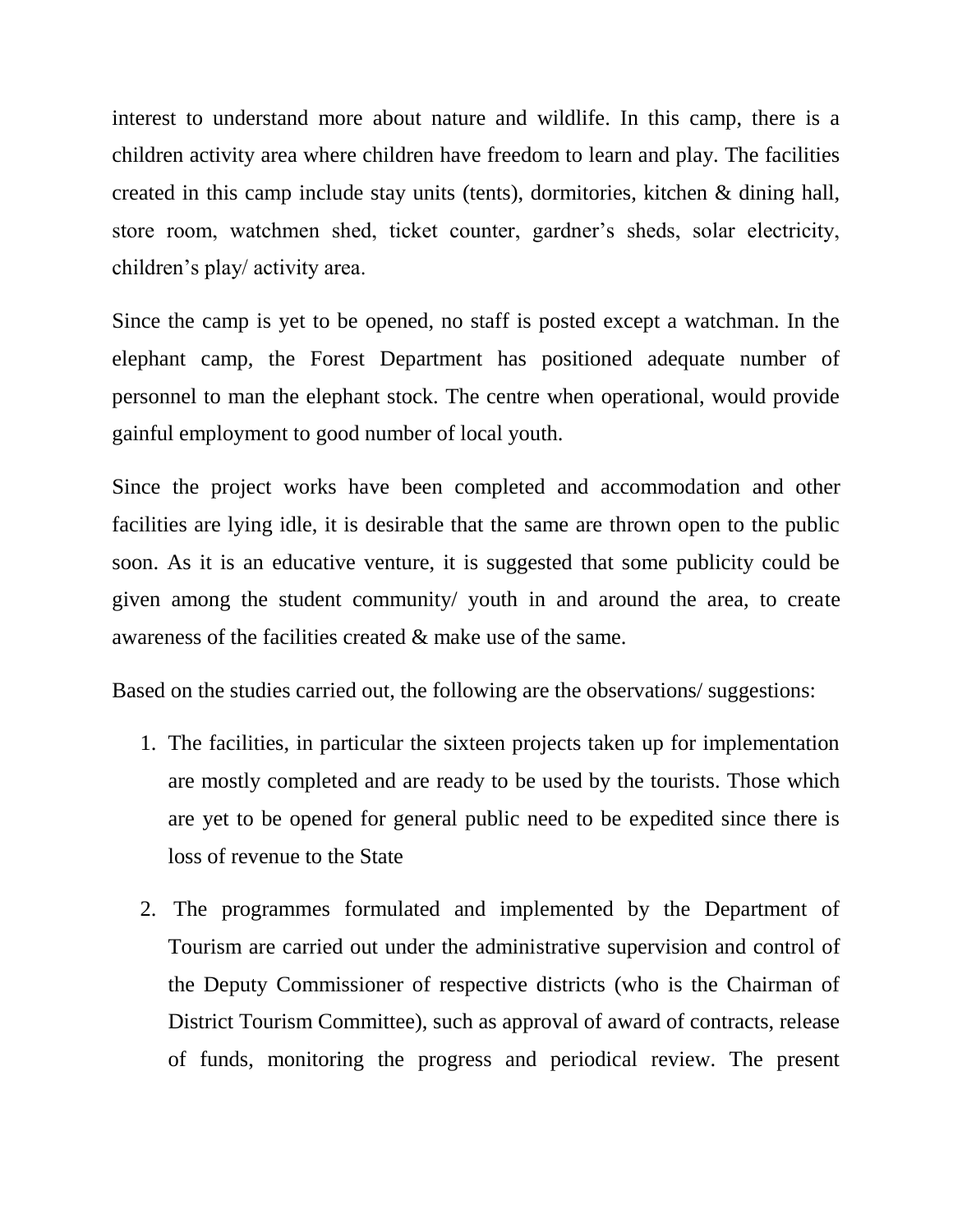arrangement is working effectively and no bottlenecks/ difficulties are observed.

- 3. The civil works carried out by respective contractors are in general, satisfactory and are in accordance with the specifications and standards. However, there was some delay in completion of the remaining works at Mekedattu, Udatadi and Shikaripura centers. However, some additional facilities of complementary nature need to be provided to make these centres more attractive and accessible
	- a) The tourist facilities at Mekedaatu, particularly the Water Weir at the Sangam and others proposed need to be completed early. At the last point of Mekedaatu, shelter for tourists and some resting place is necessary to protect them from rain and sun
	- b) Additional facilities at Hanumanthnagar as requested by the committee, such as, repairs to existing toilets, additional cottages etc., are to be considered in view of huge influx of tourists. Awareness about the location of this pilgrim centre needs to be highlighted with necessary sign boards and direction posts
	- c) Further improvement of Malpe beach by maintaining cleanliness and ban on littering of plastic and other materials, more utilities/ services might be necessary, as expected by the tourists
	- d) There is need to increase the number of beds and establish a restaurant at the tourist centre at Chitradurga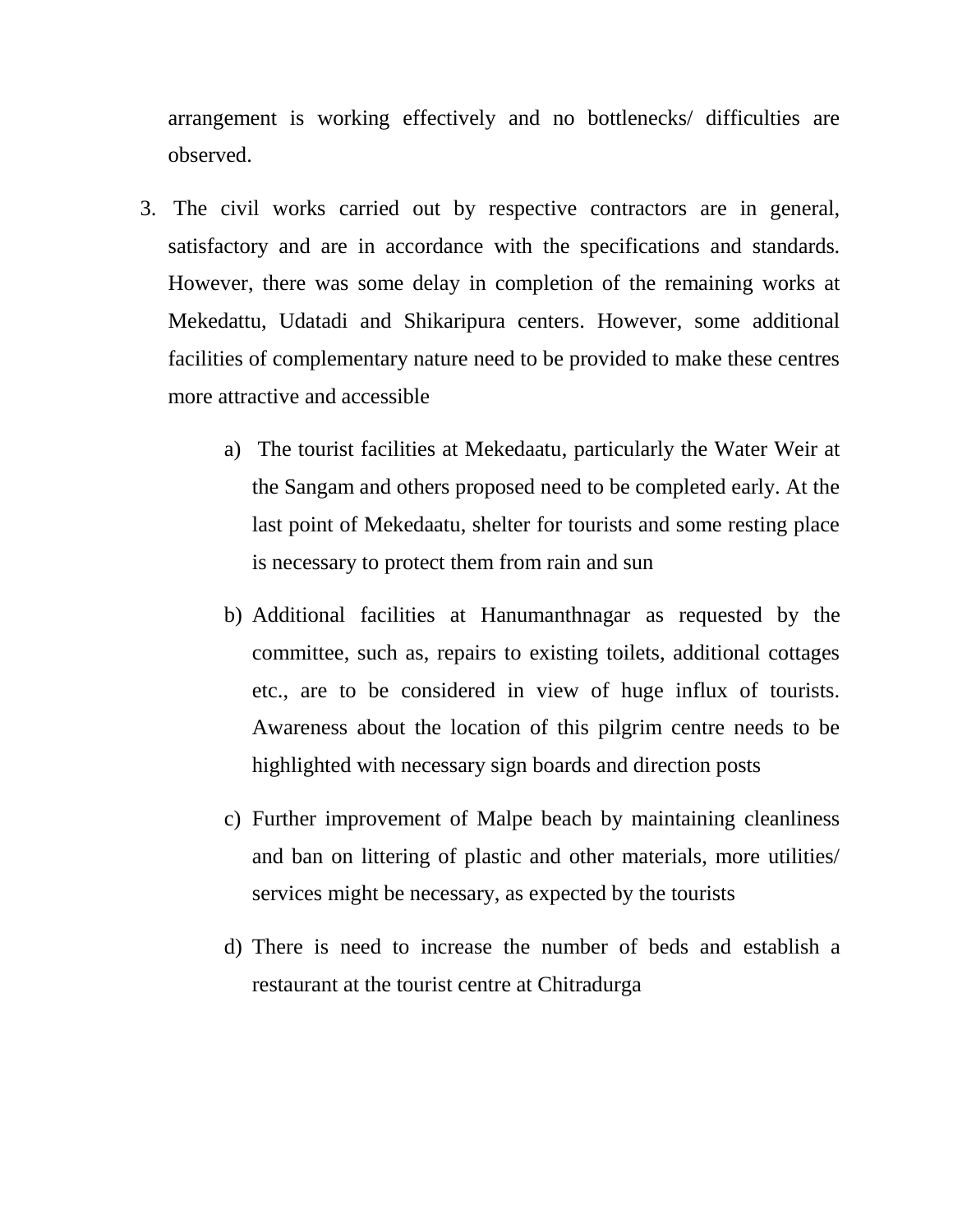- e) Additional facilities like taralaya, pisciculture, sprinkler irrigation system and diversion drain etc., to be created at Sadankere, Dharwad
- f) Additional facilities such as waterway, ropeway, border planting, aquarium need to considered at Nruputunga hills, Hubli
- g) Afforestation programme on the hill range surrounding the lake/ reservoir at Shantisagar, Davangere district may be taken up in association with the Karnataka State Forest Department.
- h) Official bus stops provided and wide publicity given for Yatri Nivas, Varoor and Sakkarebail Jungle camp & trails.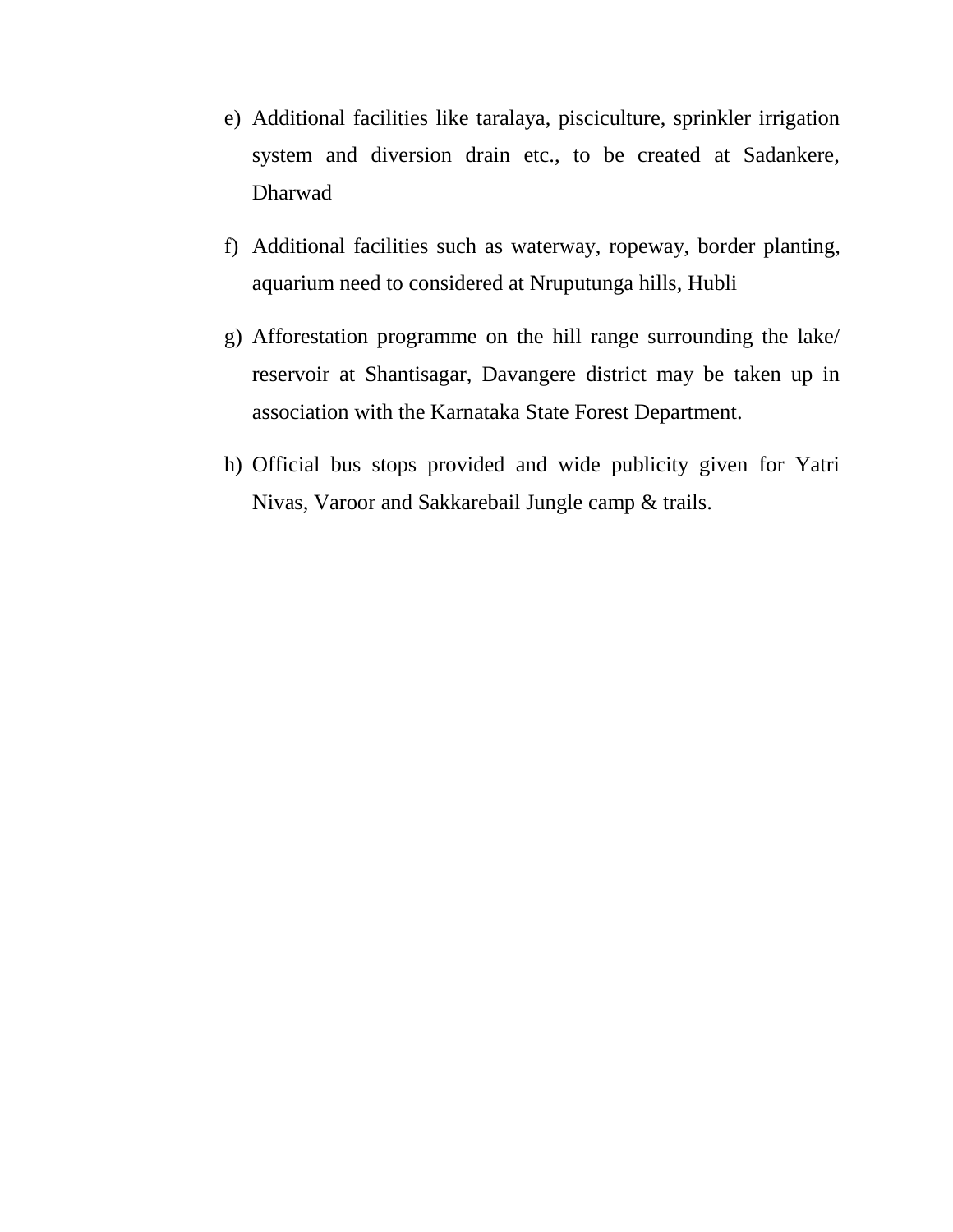### **Recommendations**

**Conclusions & Suggestions :**Tourism is developing rapidly than anticipated with enhanced economic status and higher levels of education across the Country and State, in general. Therefore, there is need to recognize the potential and respond to the emerging demand. In view of this, based on the studies carried out at the 16 centres where the Department of Tourism has created infrastructure facilities, following are the observations & recommendations:

- 1. The facilities, in particular the sixteen projects taken up for implementation are mostly completed and are ready to be used by the tourists. Those which are yet to be opened for general public need to be expedited since there is loss of revenue to the State
- 2. The programmes formulated and implemented by the Department of Tourism are carried out under the administrative supervision and control of the Deputy Commissioner of respective districts (who is the Chairman of District Tourism Committee), such as approval of award of contracts, release of funds, monitoring the progress and periodical review. The present arrangement is working effectively and no bottlenecks/ difficulties are observed.
- 3. The civil works carried out by respective contractors are in general, satisfactory and are in accordance with the specifications and standards. However, there was some delay in completion of the remaining works at Mekedattu, Udatadi and Shikaripura centers. However, some additional facilities of complementary nature need to be provided to make these centres more attractive and accessible